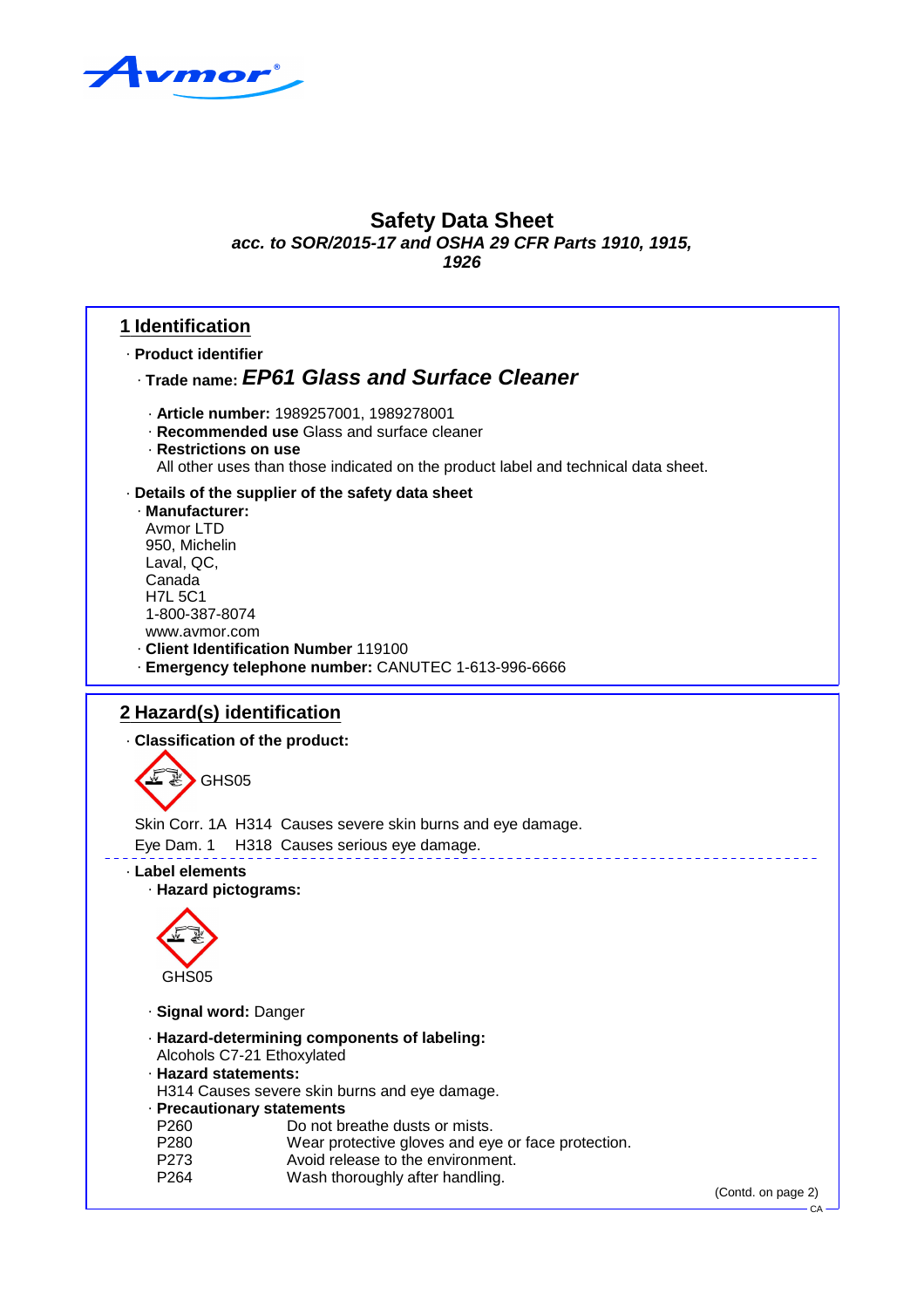**1926**



(Contd. on page 3)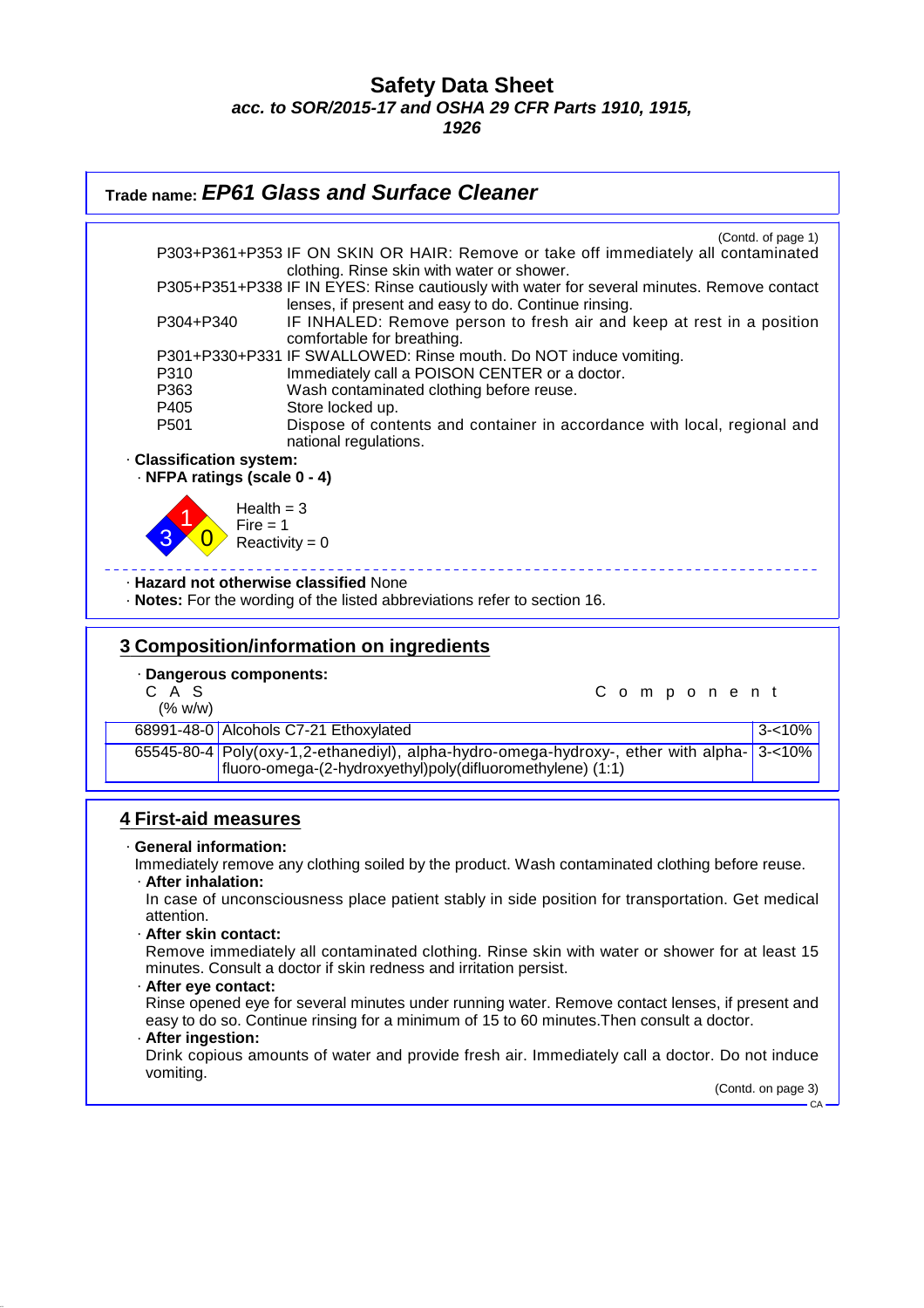**1926**

| Trade name: EP61 Glass and Surface Cleaner                                                                                                                                                                                                                                                                                                                                                                                                                                                                                                                                                                                                                                                                                                                          |  |
|---------------------------------------------------------------------------------------------------------------------------------------------------------------------------------------------------------------------------------------------------------------------------------------------------------------------------------------------------------------------------------------------------------------------------------------------------------------------------------------------------------------------------------------------------------------------------------------------------------------------------------------------------------------------------------------------------------------------------------------------------------------------|--|
| (Contd. of page 2)<br>· Information for doctor:<br>· Most important symptoms and effects, both acute and delayed<br>Contact can cause pain, redness, burns, and even blistering. Burns may not be immediately<br>painful; onset of pain may be delayed minutes to hours. Permanent damage including blindness<br>can result after prolonged contact with eyes.                                                                                                                                                                                                                                                                                                                                                                                                      |  |
| 5 Fire-fighting measures                                                                                                                                                                                                                                                                                                                                                                                                                                                                                                                                                                                                                                                                                                                                            |  |
| · Suitable extinguishing media<br>. Suitable extinguishing media Use fire fighting measures that suit the environment.<br>· Specific hazards arising from the product<br>In case of accidental fire and extreme heat conditions, the following gaseous products can be<br>released after water evaporation: hydrocarbons, carbon monoxides and dioxides (COx) and<br>nitrogen dioxide (NOx).<br>· Advice for firefighters<br>· Special protective equipment and precautions for fire-fighters No special measures required.<br>· Additional information This product is not flammable.                                                                                                                                                                              |  |
| <b>6 Accidental release measures</b><br>· Personal precautions, protective equipment and emergency procedures<br>Wear recommended protective equipment(s). Keep unprotected persons away.<br>· Environmental precautions:<br>Inform respective authorities in case of seepage into water course or sewage system.<br>Do not allow to enter sewers/ surface or ground water.<br>· Methods and material for containment and cleaning up:<br>Surround and absorb with liquid-binding material (sand, diatomite, acid binders, universal binders,<br>sawdust).<br>Use neutralizing agent (eg. food vinegar (5% acetic acid), citric acid, sodium bicarbonate in excess)<br>Dispose contaminated material as waste according to item 13.<br>Ensure adequate ventilation. |  |
| <b>7 Handling and storage</b>                                                                                                                                                                                                                                                                                                                                                                                                                                                                                                                                                                                                                                                                                                                                       |  |
| · Handling:<br>· Precautions for safe handling<br>Ensure good ventilation at the workplace.<br>Prevent formation of aerosols.<br>Conditions for safe storage, including any incompatibilities<br>· Requirements to be met by storerooms and receptacles: No special requirements.<br>· Information about storage in one common storage facility: Not required.<br>Conditions for safe storage, including any incompatibilities<br>Keep in the original receptacle tightly sealed.<br>Store under lock and key and out of the reach of children.<br>· Specific end use(s) No further relevant information available.                                                                                                                                                 |  |

### **8 Exposure controls/personal protection**

· **Appropriate engerering controls** Ensure appropriate aeration and ventilation.

(Contd. on page 4)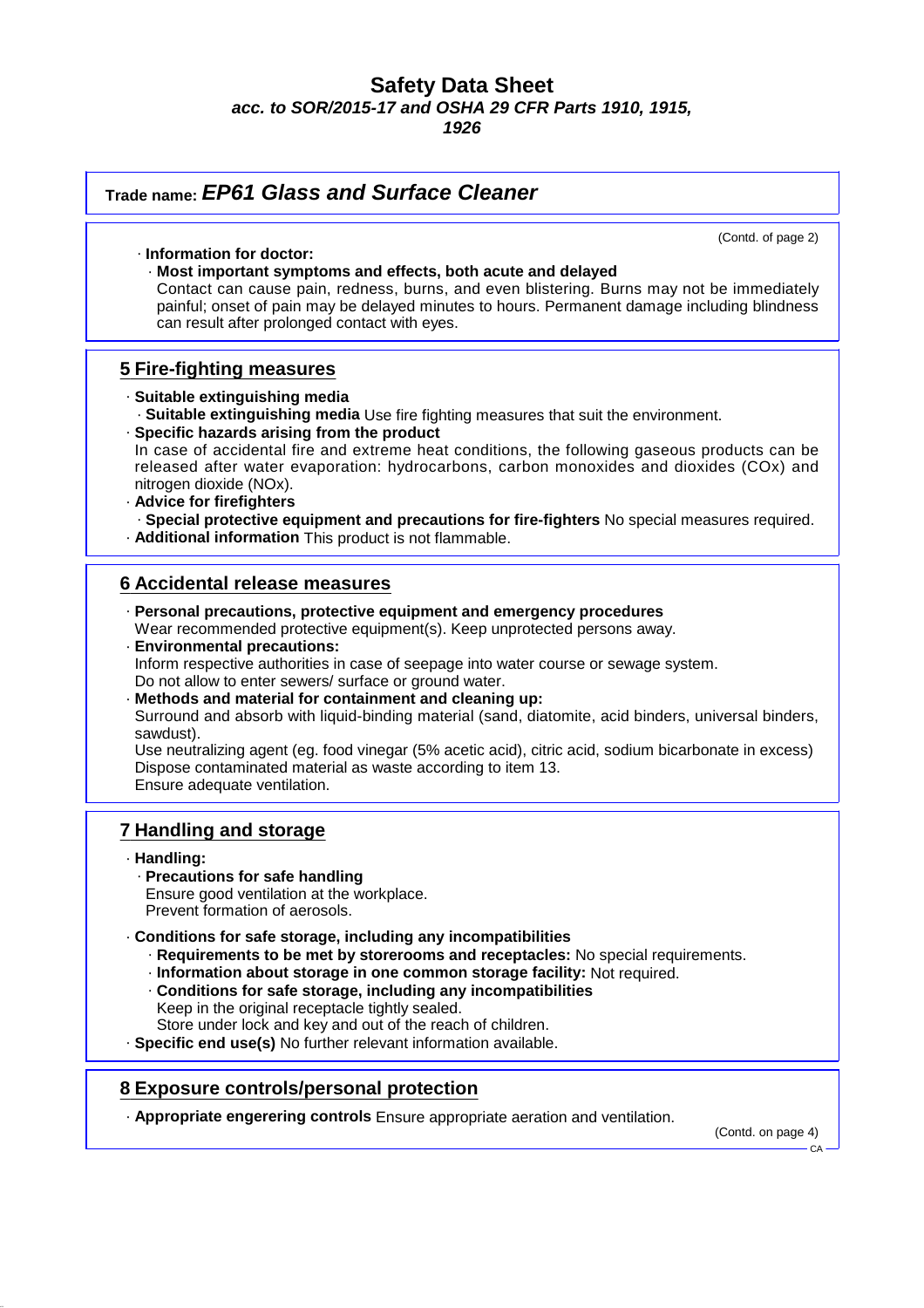**Trade name: EP61 Glass and Surface Cleaner**

(Contd. of page 3) · **Control parameters** · **Components with limit values that require monitoring at the workplace:** The product does not contain any relevant quantities of materials with critical values that have to be monitored at the workplace. · **Additional information:** The lists that were valid during the creation were used as basis. · **Exposure controls** · **Personal protective equipment:** Tightly sealed goggles Protective gloves · **General protective and hygienic measures:** Avoid contact with the eyes and skin. Do not breathe dust, fume, gas, mist, vapors or spray. Immediately remove all soiled and contaminated clothing. Wash hands before breaks and at the end of work. Keep away from foodstuffs, beverages and feed. · **Breathing equipment:** Not required. · **Protection of hands:** Protective gloves · **Eye protection:** Tightly sealed goggles · **Body protection:** No special measures required. **9 Physical and chemical properties** · **Information on basic physical and chemical properties** · **General Information** · **Appearance:** · **Form:** Liquid · **Colour:** Light blue · **Odour:** Surfactant · Odour threshold: Not determined. · **pH-value at 25 °C:** 11.0-12.0 · **Change in condition** · **Melting point/Melting range:** Undetermined. · **Boiling point/Boiling range:** 100 °C · **Flash point:** 165 °C · **Flammability (solid, gaseous):** Not applicable. · **Ignition temperature:** 235 °C · **Decomposition temperature:** Not determined. · **Auto igniting:** Product is not selfigniting. · **Danger of explosion:** Product does not present an explosion hazard. (Contd. on page 5)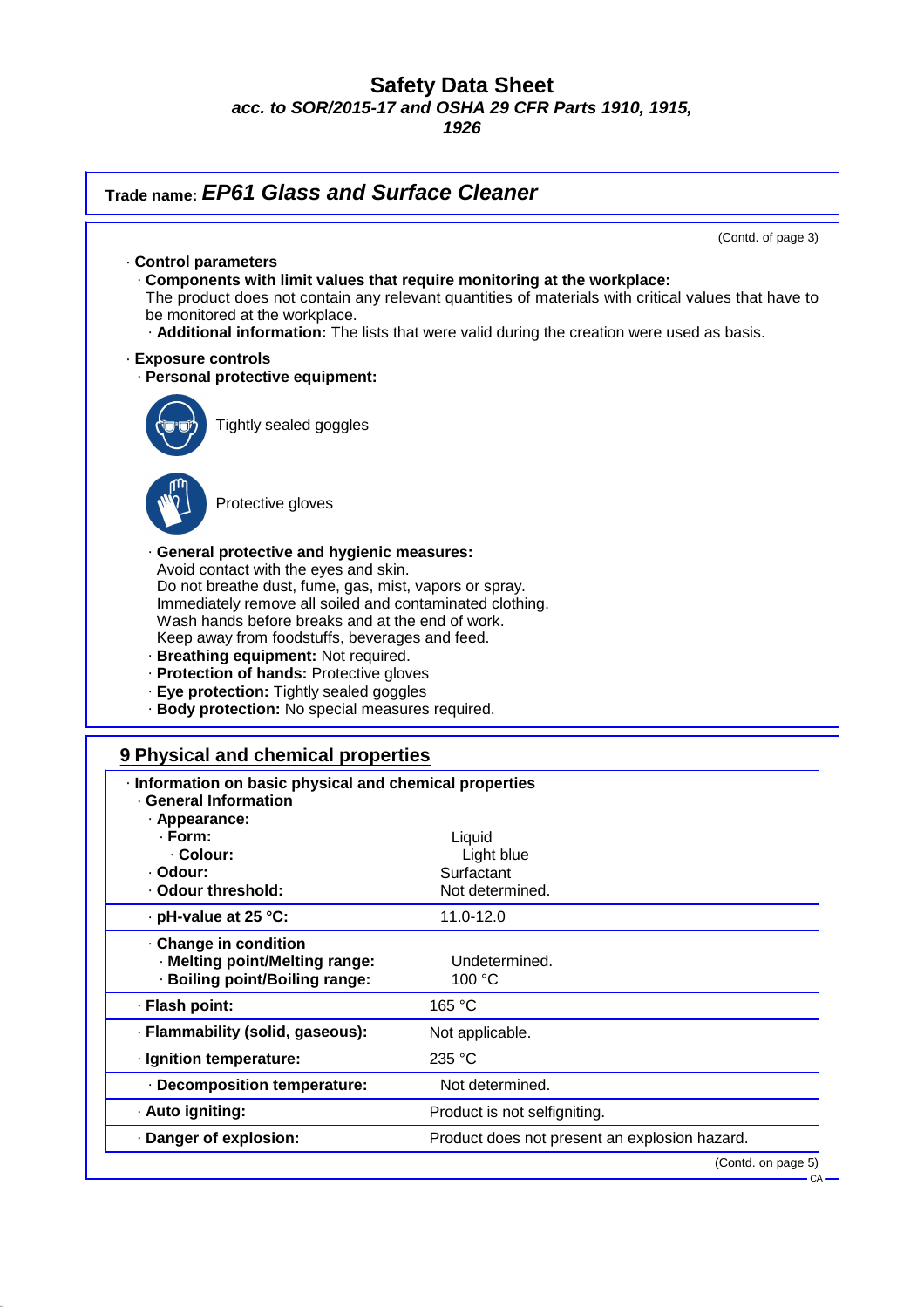**1926**

| Trade name: EP61 Glass and Surface Cleaner                                               |                                                                                                                                                                                                                                                         |
|------------------------------------------------------------------------------------------|---------------------------------------------------------------------------------------------------------------------------------------------------------------------------------------------------------------------------------------------------------|
|                                                                                          | (Contd. of page 4)                                                                                                                                                                                                                                      |
| · Explosion limits:                                                                      |                                                                                                                                                                                                                                                         |
| · Lower:                                                                                 | Not determined.                                                                                                                                                                                                                                         |
| · Upper:                                                                                 | Not determined.                                                                                                                                                                                                                                         |
| · Vapour pressure at 20 °C:                                                              | 23 hPa                                                                                                                                                                                                                                                  |
| · Density at 25 °C:                                                                      | 1.016-1.026 g/cm <sup>3</sup>                                                                                                                                                                                                                           |
| · Relative density                                                                       | Not determined.                                                                                                                                                                                                                                         |
| · Vapour density (air=1)                                                                 | <1 (aqueous solution)                                                                                                                                                                                                                                   |
| · Evaporation rate                                                                       | Not determined.                                                                                                                                                                                                                                         |
| · Solubility in / Miscibility with                                                       |                                                                                                                                                                                                                                                         |
| · Water:                                                                                 | Fully miscible                                                                                                                                                                                                                                          |
| · Partition coefficient (n-octanol/water): Not determined.                               |                                                                                                                                                                                                                                                         |
| · Viscosity:                                                                             |                                                                                                                                                                                                                                                         |
| · Dynamic:                                                                               | Not determined.                                                                                                                                                                                                                                         |
| · Solvent content:                                                                       |                                                                                                                                                                                                                                                         |
| Organic solvents:                                                                        | 0.0%                                                                                                                                                                                                                                                    |
| · Hazardous decomposition products:<br>compounds.<br><b>11 Toxicological information</b> | · Incompatible materials: This product may react with strong oxidizing agents.<br>In case of decomposition: carbon monoxide and carbon dioxide and traces of volatile halogenated<br>Information on the likely routes of exposure Skin and eyes contact |
| · Acute toxicity:<br>· Numerical mesures of toxicity                                     |                                                                                                                                                                                                                                                         |
| . Components<br><b>Mean of exposure</b>                                                  | <b>Value (Species)</b><br><b>Type</b>                                                                                                                                                                                                                   |
| <b>ATE (Acute Toxicity Estimates)</b>                                                    |                                                                                                                                                                                                                                                         |
| Dermal<br><b>LD50</b><br>27778 mg/kg (rat)                                               |                                                                                                                                                                                                                                                         |
| Inhalative LC50 $(4 h)$ 1389 mg/L (rat)                                                  |                                                                                                                                                                                                                                                         |
| · by inhalation:                                                                         | · Symptomes related to the physical, chemical and toxiological characteristics<br>Vapours may cause irritation to the airways. Inhalation of larger amounts may induce                                                                                  |
| $\cdot$ If on the eye:                                                                   | discomfort, nausea, dizziness, headache, narcosis, and unconsciousness.<br>. If on the skin: CORROSIVE: Strong caustic effect on skin and mucous membranes.                                                                                             |
| CORROSIVE: Strong caustic effect.                                                        |                                                                                                                                                                                                                                                         |
| Strong irritant with the danger of severe eye injury.                                    | (Contd. on page 6)                                                                                                                                                                                                                                      |
|                                                                                          |                                                                                                                                                                                                                                                         |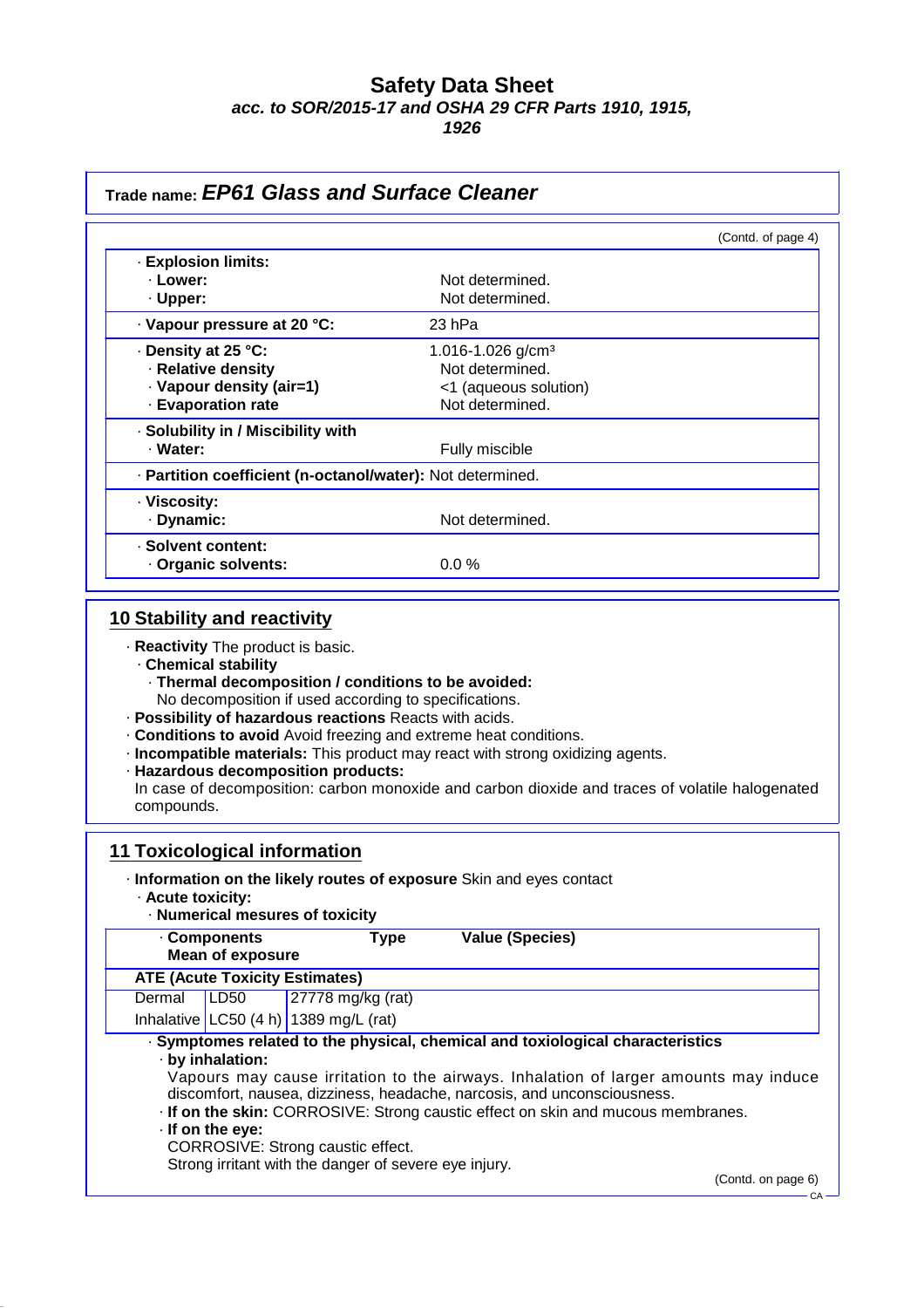**1926**

| Trade name: EP61 Glass and Surface Cleaner                                                                                                                                                                                                                                                                                                                                                                                                                                                                                                                                                                                                                                                                                                                                                                                                                                                                                                                                                                                                                                       |
|----------------------------------------------------------------------------------------------------------------------------------------------------------------------------------------------------------------------------------------------------------------------------------------------------------------------------------------------------------------------------------------------------------------------------------------------------------------------------------------------------------------------------------------------------------------------------------------------------------------------------------------------------------------------------------------------------------------------------------------------------------------------------------------------------------------------------------------------------------------------------------------------------------------------------------------------------------------------------------------------------------------------------------------------------------------------------------|
| (Contd. of page 5)                                                                                                                                                                                                                                                                                                                                                                                                                                                                                                                                                                                                                                                                                                                                                                                                                                                                                                                                                                                                                                                               |
| · after ingestion:<br>May cause irritation of the gastrointestinal tract, nausea, vomiting and headache.<br>· Sensitization: No sensitizing effects known.                                                                                                                                                                                                                                                                                                                                                                                                                                                                                                                                                                                                                                                                                                                                                                                                                                                                                                                       |
| · Delayed and immediate effects, and chronic effects from short-term and long-term                                                                                                                                                                                                                                                                                                                                                                                                                                                                                                                                                                                                                                                                                                                                                                                                                                                                                                                                                                                               |
| exposure<br>Prolonged or frequent contact can cause eczema and inflammation of the skins as a results of<br>degreasing.                                                                                                                                                                                                                                                                                                                                                                                                                                                                                                                                                                                                                                                                                                                                                                                                                                                                                                                                                          |
| · Additional toxicological information:<br>The product shows the following dangers according to internally approved calculation methods for<br>preparations:<br>Corrosive                                                                                                                                                                                                                                                                                                                                                                                                                                                                                                                                                                                                                                                                                                                                                                                                                                                                                                        |
| Irritant<br>Swallowing will lead to a strong caustic effect on mouth and throat and to the danger of perforation<br>of esophagus and stomach.                                                                                                                                                                                                                                                                                                                                                                                                                                                                                                                                                                                                                                                                                                                                                                                                                                                                                                                                    |
| · Carcinogenic categories                                                                                                                                                                                                                                                                                                                                                                                                                                                                                                                                                                                                                                                                                                                                                                                                                                                                                                                                                                                                                                                        |
| · IARC (International Agency for Research on Cancer)                                                                                                                                                                                                                                                                                                                                                                                                                                                                                                                                                                                                                                                                                                                                                                                                                                                                                                                                                                                                                             |
| None of the ingredients is listed.                                                                                                                                                                                                                                                                                                                                                                                                                                                                                                                                                                                                                                                                                                                                                                                                                                                                                                                                                                                                                                               |
| · NTP (National Toxicology Program)                                                                                                                                                                                                                                                                                                                                                                                                                                                                                                                                                                                                                                                                                                                                                                                                                                                                                                                                                                                                                                              |
| None of the ingredients is listed.                                                                                                                                                                                                                                                                                                                                                                                                                                                                                                                                                                                                                                                                                                                                                                                                                                                                                                                                                                                                                                               |
| <b>12 Ecological information</b><br>· Persistence and degradability<br>Organic compounds of this product are readily biodegradable according to the OECD Guideline<br>301.<br>· Behavior in environmental systems:<br>· Bioaccumulative potential Does not accumulate in organisms<br>· Mobility in soil No further relevant information available.<br><b>Ecotoxicity No relevant information available</b><br>· Remark: Harmful to fish<br>· General notes:<br>Do not allow product to reach ground water, water course or sewage system.<br>Must not reach bodies of water or drainage ditch undiluted or unneutralized.<br>Danger to drinking water if even small quantities leak into the ground.<br>Harmful to aquatic organisms<br>Rinse off of bigger amounts into drains or the aquatic environment may lead to increased pH-<br>values. A high pH-value harms aquatic organisms. In the dilution of the use-level the pH-value is<br>considerably reduced, so that after the use of the product the aqueous waste, emptied into drains,<br>is only low water-dangerous. |
| <b>13 Disposal considerations</b><br>· Waste treatment methods                                                                                                                                                                                                                                                                                                                                                                                                                                                                                                                                                                                                                                                                                                                                                                                                                                                                                                                                                                                                                   |
| · Recommendation:<br>Must not be disposed of together with household garbage. Do not allow product to reach sewage<br>system unless significantly diluted or neutralized.                                                                                                                                                                                                                                                                                                                                                                                                                                                                                                                                                                                                                                                                                                                                                                                                                                                                                                        |

- · **Uncleaned packagings:**
	- · **Recommendation:** Disposal must be made according to official regulations.
	- · **Recommended cleansing agent:** Water.

(Contd. on page 7)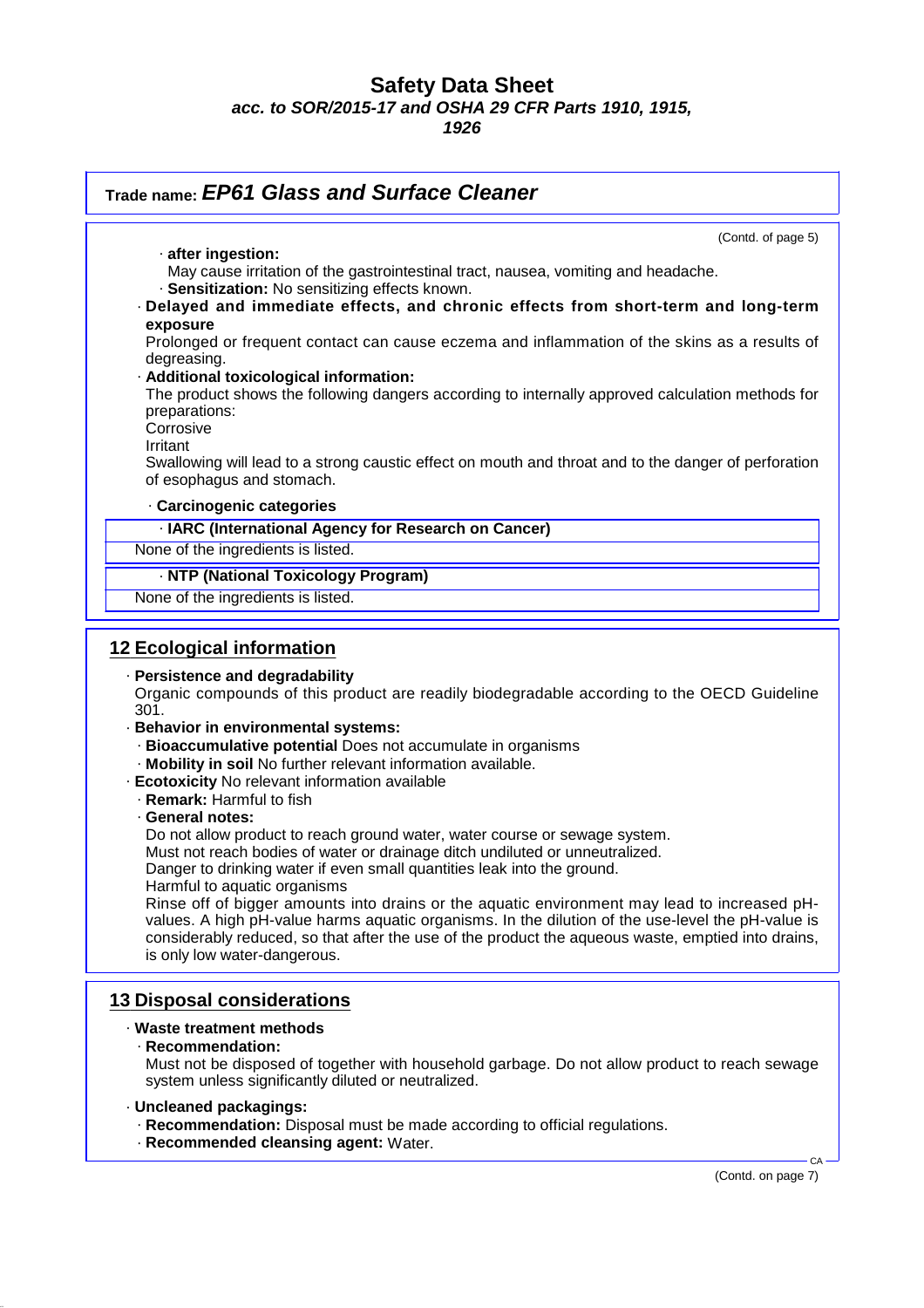**1926**

### **Trade name: EP61 Glass and Surface Cleaner**

(Contd. of page 6)

| <b>14 Transport information</b>                                              |                                          |
|------------------------------------------------------------------------------|------------------------------------------|
| · DOT, IMDG, IATA                                                            | <b>UN3267</b>                            |
| · UN proper shipping name<br>· DOT                                           | Corrosive liquid, basic, organic, n.o.s. |
| · Transport hazard class(es)<br>· Class                                      | 8 Corrosive substances                   |
| · Packing group<br>· DOT                                                     | Ш                                        |
| · Environmental hazards:<br>· Marine pollutant:                              | No.                                      |
| · Transport in bulk according to Annex II of<br>MARPOL73/78 and the IBC Code | Not applicable.                          |

### **15 Regulatory information**

· **Safety, health and environmental regulations/legislation specific for the substance or mixture**

· **Chemicals known to cause cancer:**

None of the ingredients is listed.

· **Chemicals known to cause reproductive toxicity for females:**

None of the ingredients is listed.

· **Chemicals known to cause reproductive toxicity for males:**

None of the ingredients is listed.

· **Chemicals known to cause developmental toxicity:**

None of the ingredients is listed.

· **EPA (Environmental Protection Agency)**

None of the ingredients is listed.

#### · **TLV (Threshold Limit Value established by ACGIH)**

None of the ingredients is listed.

· **NIOSH-Ca (National Institute for Occupational Safety and Health)**

None of the ingredients is listed.

#### **16 Other information**

This information is based on our present knowledge. However, this shall not constitute a guarantee for any specific product features and shall not establish a legally valid contractual relationship.

#### · **Date of creation/last revision:** 05/13/2015

· **Abbreviations and acronyms:**

ADR: Accord européen sur le transport des marchandises dangereuses par Route (European Agreement concerning the International Carriage of Dangerous Goods by Road) IMDG: International Maritime Code for Dangerous Goods DOT: US Department of Transportation IATA: International Air Transport Association ACGIH: American Conference of Governmental Industrial Hygienists EINECS: European Inventory of Existing Commercial Chemical Substances ELINCS: European List of Notified Chemical Substances CAS: Chemical Abstracts Service (division of the American Chemical Society)

NFPA: National Fire Protection Association (USA) LC50: Lethal concentration, 50 percent